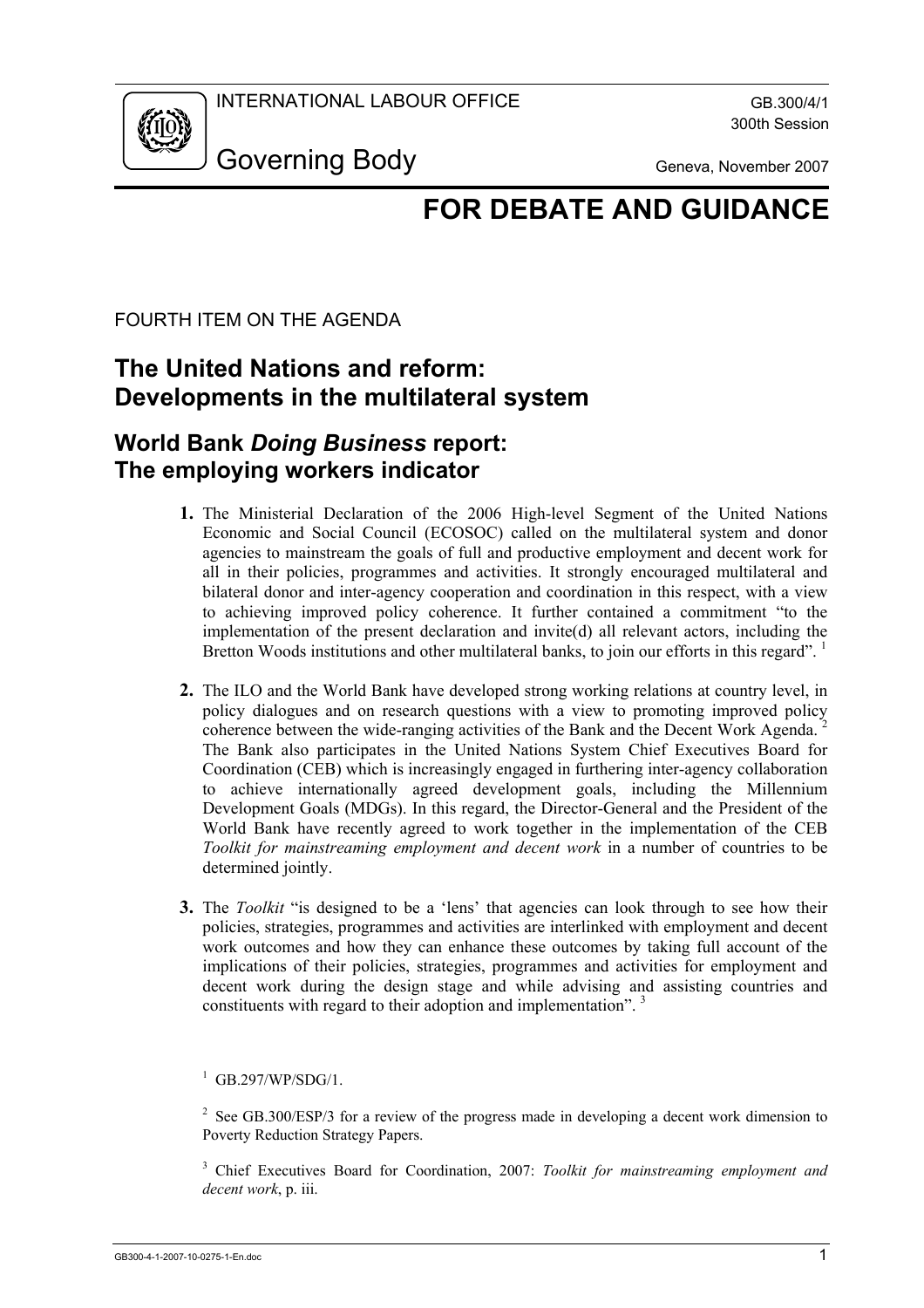- **4.** Since the adoption of the ILO's 1998 Declaration on Fundamental Principles and Rights at Work, the World Bank has increased its collaboration with the ILO and has developed guidance to assist its staff in analysing core labour standards (CLS) in Country Assistance Strategies (CAS). In 2006, the International Finance Corporation (IFC) of the World Bank group implemented new performance and policy standards requiring its private sector borrowers to comply with requirements based on the ILO's fundamental principles and rights at work, and other ILO standards with respect to safety and health, conditions of work and termination of employment. These criteria are now also used by the Bank in its lending for all infrastructure projects and by the Equator group of major private sector banks engaged in infrastructure project financing. The Bank also recently revised its "Standard bidding document for procurement of works" to require that core labour standards be respected by the Bank's contractors. Implementation has not yet started. These are positive developments in international policy coherence.
- **5.** The World Bank is strongly engaged in making the regulatory environment in countries more conducive to investment and entrepreneurship. A landmark is the annual *Doing Business* report whose 2008 edition was launched at the end of September 2007. In many ways, these concerns rejoin the ILO's own efforts in fostering a conducive environment for sustainable businesses. This came to fruition in June 2007 with the tripartite adoption of the sustainable enterprises resolution by the 96th Session of the International Labour Conference.
- **6.** The resolution states, inter alia:

An environment conducive to the creation and growth or transformation of enterprises on a sustainable basis combines the legitimate quest for profit – one of the key drivers of economic growth – with the need for development that respects human dignity, environmental sustainability and decent work (…) Sustainable enterprises should innovate, adopt appropriate environmentally friendly technologies, develop skills and human resources, and enhance productivity to remain competitive in national and international markets. They should also apply workplace practices based on full respect for fundamental principles and rights at work and international labour standards, and foster good management relations as important means of raising productivity and creating decent work. 4

- **7.** The annual *Doing Business* report provides a ranking of 178 countries as a guide for evaluating regulations that directly impact economic growth, making cross-country comparisons, and identifying good practice reforms. It aims to provide an objective measure of business regulations and their enforcement with a view to helping countries develop a good regulatory environment to promote private sector development and employment. The ranking is based on a *Doing Business* index (DB) which is composed of ten subcomponents. These are: (1) starting a business; (2) dealing with licences; (3) employing workers; (4) registering property; (5) getting credit; (6) protecting investors; (7) paying taxes; (8) trading across borders; (9) enforcing contracts; and (10) closing a business.
- **8.** An issue of concern to the ILO is the employing workers indicator (EWI). The Office has expressed its disquiet on a number of occasions to the World Bank staff responsible for the *Doing Business* report that: the methodology of the employing workers indicator yields a narrow and misleading view of the employment environment for business; results in a ranking in which some countries with a strong and competitive private sector are placed at

<sup>&</sup>lt;sup>4</sup> Resolution concerning the promotion of sustainable enterprises, paras 10 and 13, International Labour Conference, 96th Session, June 2007.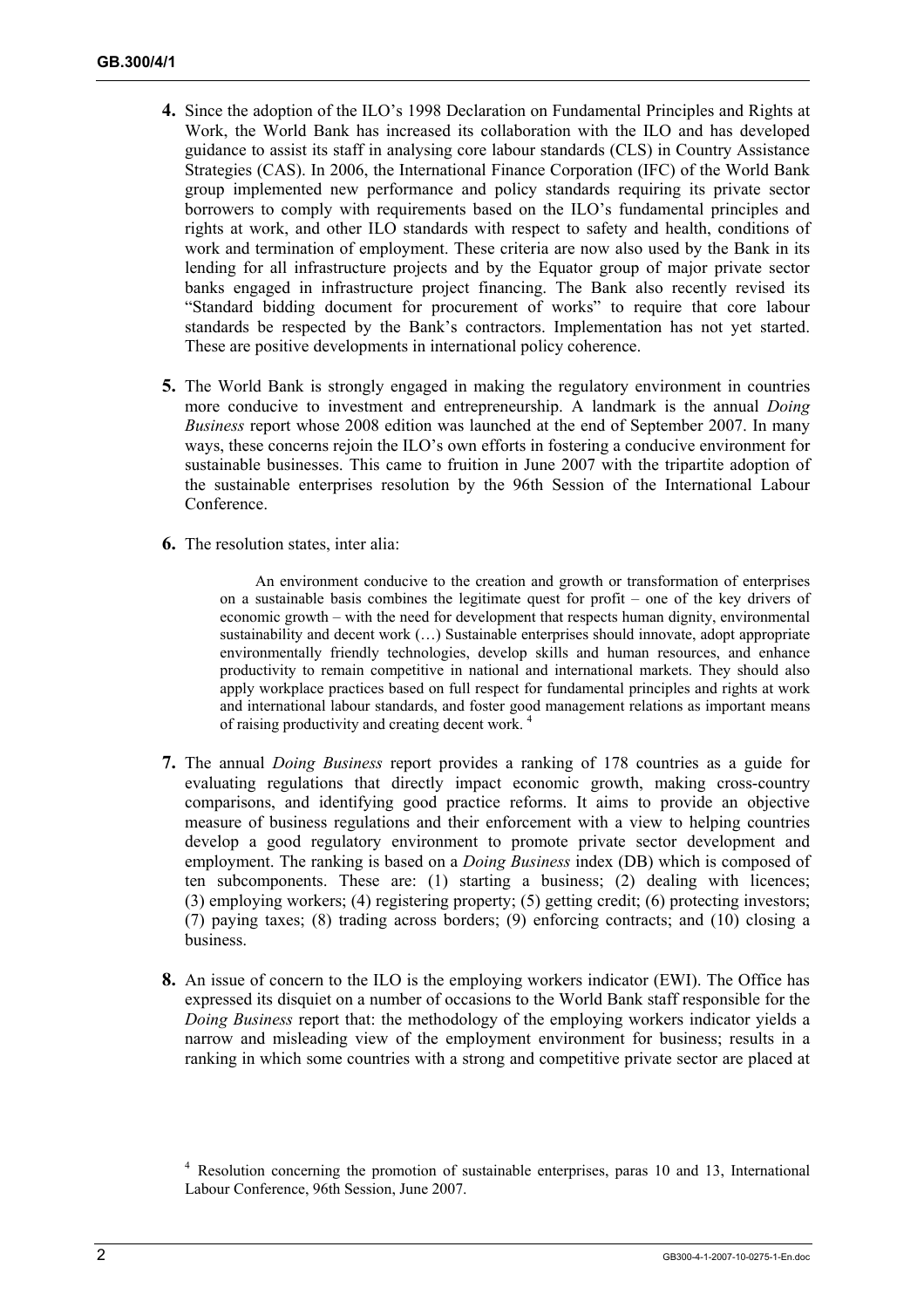the lower end;  $5$  and is being used explicitly and implicitly to determine country lending priorities in the field of labour market reform. In these contacts the Office has stressed that other aspects of the *Doing Business* report may help focus attention on vital areas of concern for healthy private sector development, such as security of property rights and enforcement of commercial contracts, but that the methodology of the EWI detracts from this effort.

- **9.** The *Doing Business* report has acquired some importance in international policy discussions and is influencing policy reform at the national level. Its EWI raises policy coherence issues central to the ILO's mandate on labour standards, social protection, social dialogue, employment creation and the promotion of sustainable enterprises. This paper contains a summary analysis of the main issues and limitations around this indicator. It bases this analysis on the approach of the conclusions adopted at the June 2007 International Labour Conference on the promotion of sustainable enterprises.<sup>6</sup> It also suggests that these questions and their policy implications be further discussed in the continuing dialogue and cooperation with the World Bank.
- **10.** These main issues and limitations involve the following key points:
	- (a) The EWI is a poor indicator of the investment climate and of labour market performance to promote employment and decent work.
	- (b) There are serious methodological and technical limitations with the indicator.
	- (c) The design of the indicator and the scoring system suggests that reducing protection to a minimum and maximizing flexibility is always the best option. The EWI does not take into account the need for balance in labour market institutions and policies to ensure that both enterprises and workers have the right combination of security and flexibility to adapt to competition while ensuring an adequate security of income and employment.
	- (d) International research does not provide conclusive evidence for the view that labour market regulations are the main cause of informality or that lowering labour market regulations beyond certain points will promote employment and transition to formality.
	- (e) The Bank claims that "… it is now possible for an economy to receive the highest score on the ease of employing workers ... and comply with all 187 ILO Conventions". This claim is misleading. Countries can achieve a high score on the DB and face problems in the application of ratified Conventions.
	- (f) The *Doing Business* ranking has been used to promote policy reform in developing countries, including via direct or indirect conditionality. While benefits can be derived by reducing the cost of red tape and unnecessary regulations to a minimum, there is a serious problem with promoting reforms of labour law based on the same cost-minimization principles.
- **11.** The next section reviews the basic structure of the EWI; the following sections comment on each one of the limitations listed above.

<sup>&</sup>lt;sup>5</sup> See appendix for the ranking of countries according to the EWI.

<sup>&</sup>lt;sup>6</sup> Conclusions concerning the promotion of sustainable enterprises, International Labour Conference, 96th Session, June 2007, ILO, Geneva.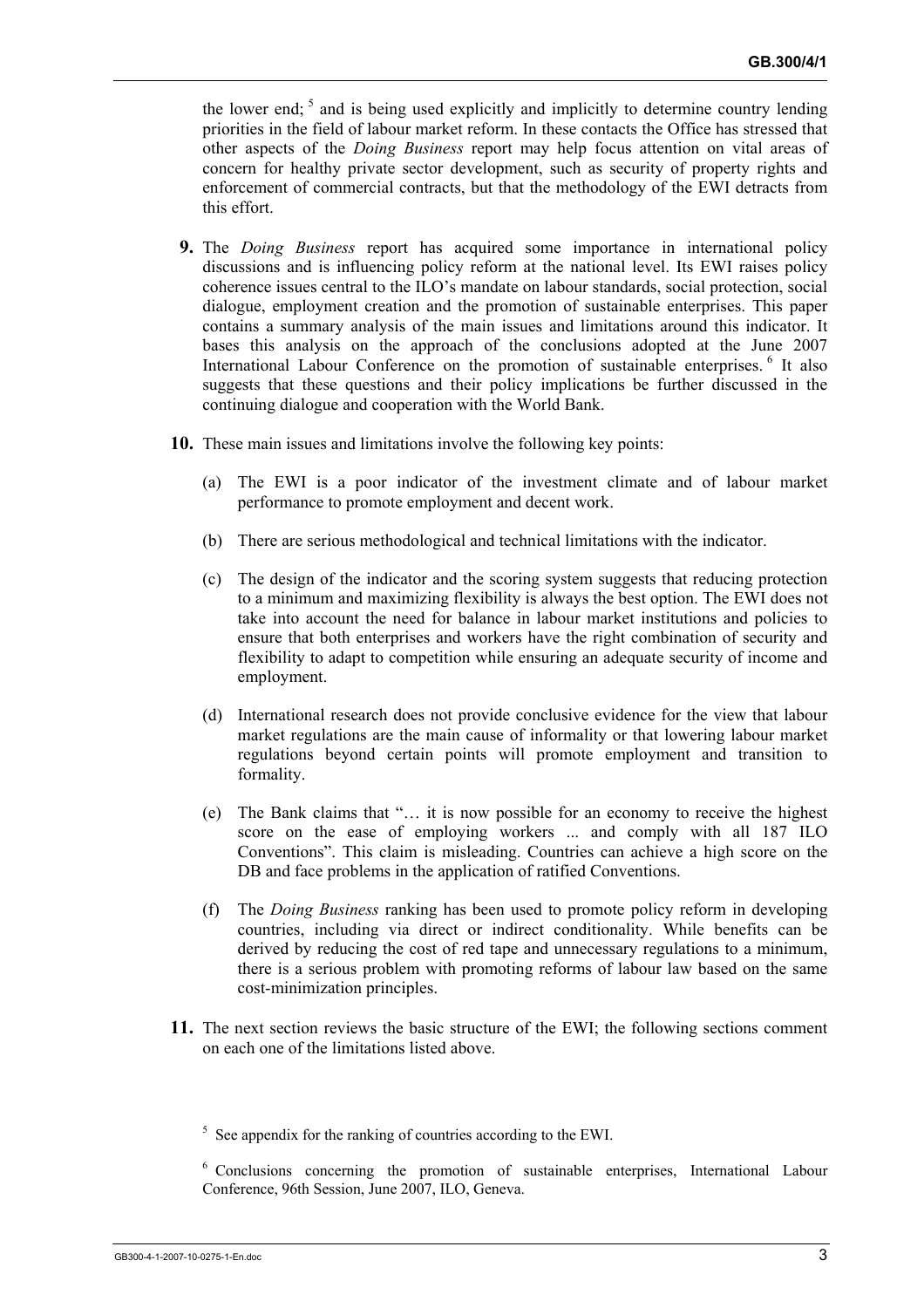### **The employing workers indicator**

- **12.** The EWI measures some aspects of employment protection legislation assigning a favourable ranking to countries with lower levels of regulation. It is a composite of three sub-indices: difficulty of hiring, rigidity of hours, and difficulty of firing. In addition, there is a firing cost indicator as well as a non-wage labour cost indicator that measures social security payments made by the employer (see table 1). Country rankings are calculated according to the score received on the three sub-indices and the firing cost indicator. Although listed in the EWI, non-wage labour costs affect the score of the "paying taxes" category.<sup>7</sup>
- **13.** The data on employing workers is based on a survey of employment regulations completed by selected local law firms. To ensure comparability across countries, the *Doing Business* survey asks its correspondents to make the following assumptions when answering the questions: the worker is a non-executive, full-time male employee with 20 years of tenure. He earns a salary plus benefits equal to the country's average wage. He has a wife and two children, he lives in the most populous city and he is law-abiding. Finally, he does not belong to a union, unless membership is mandatory. The business he works for is a limited liability company, is domestically owned, is in the manufacturing sector, has 201 employees, is law-abiding, but does not grant benefits above what is required by the law. The business is subject to collective bargaining agreements in those countries where bargaining covers more than half of the manufacturing sector.

| <b>Employing workers indicator</b>                                                                                                                                                  |                                                                                                                                                          |                                                                                                                                                                                                                                                                                                                                            |                                                                                                                                                                                                                        |                                                                                 |  |  |  |  |
|-------------------------------------------------------------------------------------------------------------------------------------------------------------------------------------|----------------------------------------------------------------------------------------------------------------------------------------------------------|--------------------------------------------------------------------------------------------------------------------------------------------------------------------------------------------------------------------------------------------------------------------------------------------------------------------------------------------|------------------------------------------------------------------------------------------------------------------------------------------------------------------------------------------------------------------------|---------------------------------------------------------------------------------|--|--|--|--|
| <b>Rigidity of employment</b>                                                                                                                                                       |                                                                                                                                                          | Non-wage labour                                                                                                                                                                                                                                                                                                                            | <b>Firing costs</b>                                                                                                                                                                                                    |                                                                                 |  |  |  |  |
| Difficulty of hiring<br><b>Rigidity of hours</b><br>$(0 - 100)$<br>$(0 - 100)$                                                                                                      |                                                                                                                                                          | Difficulty of firing<br>$(0 - 100)$                                                                                                                                                                                                                                                                                                        | costs (% of salary)                                                                                                                                                                                                    | (weekly wages)                                                                  |  |  |  |  |
| <b>Components</b>                                                                                                                                                                   |                                                                                                                                                          |                                                                                                                                                                                                                                                                                                                                            |                                                                                                                                                                                                                        |                                                                                 |  |  |  |  |
| (1) Use of term<br>contracts<br>(2) Maximum<br>duration of term<br>contracts<br>(3) Ratio of the<br>minimum wage to<br>the average<br>value added per<br>worker (for new<br>hiring) | (1) Night work<br>restrictions<br>(2) Weekend work<br>restrictions<br>(3) Day(s) of rest<br>(4) Workweek<br>duration<br>(5) Paid annual<br>vacation days | (1) Use of redundancy<br>Third party<br>(2)<br>notification for<br>redundancy<br>(indiv./collective)<br>Third party approval<br>(3)<br>for redundancy<br>(indiv./collective)<br>Reassignment or<br>(4)<br>retraining options<br>before redundancy<br>(5) Priority rules for<br>redundancies:<br>Priority rules for<br>(6)<br>re-employment | Payroll taxes<br>(1)<br>Retirement<br>(2)<br>(3) Sickness<br>Maternity<br>(4)<br>Health insurance<br>(5)<br>Workplace injury<br>(6)<br>Family allowance<br>(7)<br>Other contributions<br>(8)<br>associated with hiring | Cost of advance<br>notice,<br>severance<br>payments,<br>redundancy<br>penalties |  |  |  |  |

#### **Table 1. The** *Doing Business* **employing workers indicator**

 $<sup>7</sup>$  Non-wage labour costs used to be part of the EWI scores and ranking. In 2007, the Bank changed</sup> the methodology to have non-wage labour costs as part of the "paying taxes" category. The "paying taxes" category ranks countries according to the amount of taxes and mandatory contributions that a medium-sized company must pay or withhold in a given year, as well as measures of the administrative burden in paying taxes and contributions. Payroll taxes are included among the taxes and contributions measured. Countries with lower non-wage labour costs receive high scores and vice versa.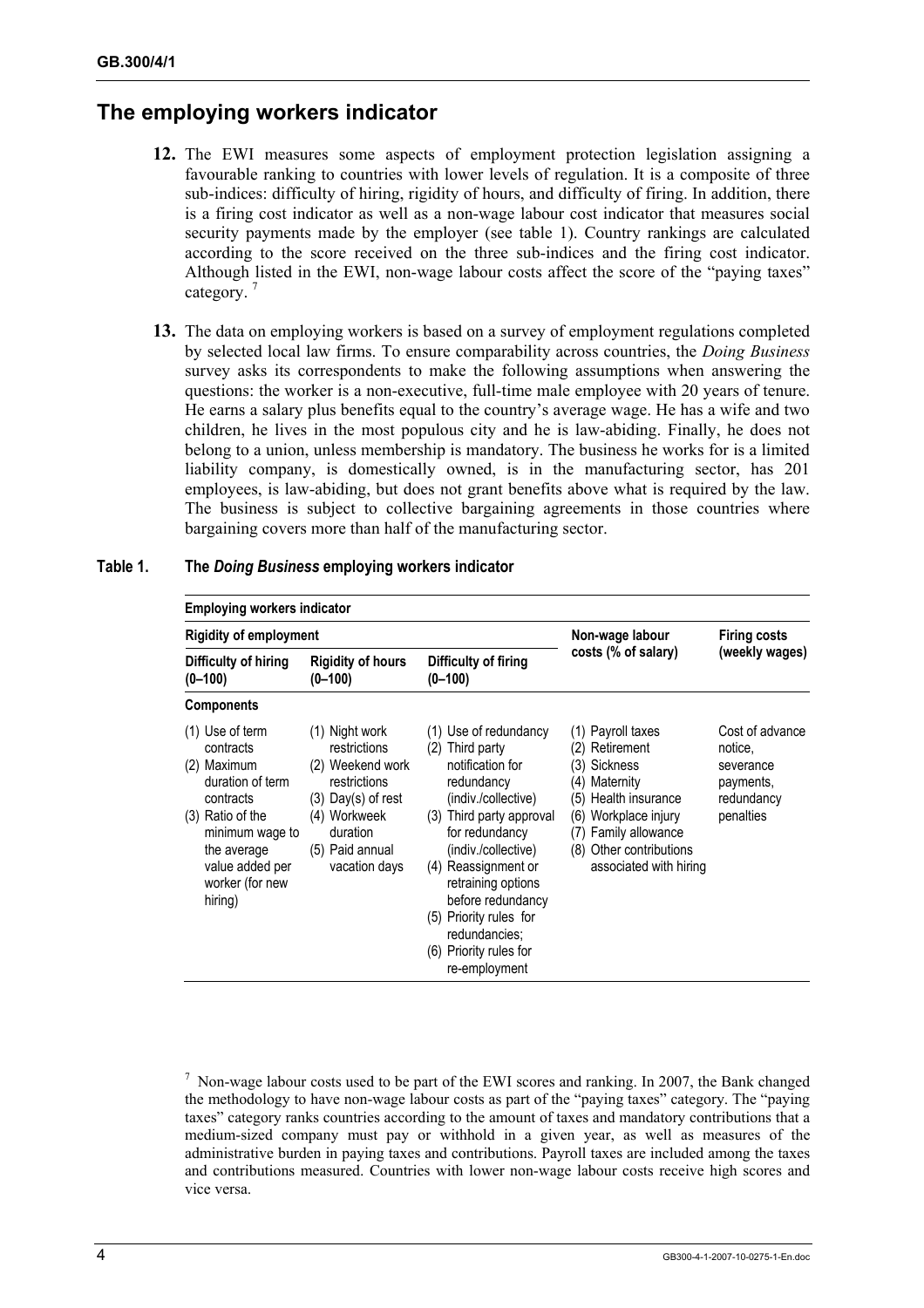**14.** While the very specific survey assumptions are understandable from the perspective of creating a 178-country ranking, they yield a very narrow view of the labour market environment faced by business in specific countries. The survey looks simply at costs faced by individual businesses in meeting legal requirements concerning minimum contract conditions especially concerning termination. It does not seek to measure the benefits to workers or business from a labour law regime.

#### **A poor indicator of the investment climate for growth, productivity and employment**

- **15.** The *Doing Business* project has asserted that the EWI "can be used to analyse specific regulations that enhance or constrain investment, productivity and growth".  $8^{\circ}$  In practice the ranking of countries of the report has been taken as rankings of investment climate or the "climate for doing business". Yet the *Doing Business* report is narrowly focused on the cost of red tape. Important considerations for businesses, such as macroeconomic conditions, physical and human infrastructure and crime are not considered. Nor does the EWI consider how the educational level of the country, the skills of the labour force, worker–management relations, brain drain, or the participation of women in the labour force can affect investment and economic performance.
- **16.** The *World competitiveness yearbook* (WCY), the *Global competitiveness report* (GCR) and the World Bank's investment climate surveys (ICs), on the other hand, consider many of these issues and demonstrate the importance they hold for business and competitiveness. In the IC, for example, the lack of skills consistently outscores labour regulations as an impediment to business. Similarly, the WCY and GCR include a question on labour relations and the surveys demonstrate that countries that have cooperative labour relations score higher on competitiveness.
- **17.** As a result, there is little in common between the findings of the DB and the other investment climate indicators. For instance, top economic and social performers in the competitiveness ranking, rank very poorly in the EWI: Finland and Germany, for example, rank top 2 and 3 performers in the World Economic Forum's business competitiveness index of 2006, but they have ranks 127 and 137 in the EWI. Senegal and Ecuador ranked in the bottom 10 per cent of the EWI in 2006, but according to the World Bank 2006 IC surveys in these two countries only 15 per cent of employers felt that labour regulations were a major or very severe obstacle to the operation of their business whereas 70 per cent reported that labour regulations were not an obstacle or a very minor obstacle.
- **18.** Many countries with a strong private sector, good or relatively good employment performance and a good ranking in GCR reports, rank low in the EWI, for instance: Spain (154); France (144); Germany (137); Finland (127); Brazil (119); Sweden (107); Norway (94); Netherlands (92); South Africa (91).
- **19.** The *Doing Business* report champions the proposition that regulations, including labour regulations, affect growth negatively and are a major factor in increasing the size of the informal economy. While there is evidence that excessive regulations on business in certain areas (entry, trade, financial markets, contract enforcement, registration of business) can indeed be a barrier to the growth of the private sector, the empirical debate around the idea that by deregulating the labour market business will prosper and

<sup>8</sup> This statement appeared on the homepage of *Doing Business* (www.doingbusiness.org) throughout 2006 and much of 2007. Similarly, the product description of the 2008 report states, "*Doing Business* 2008 focuses on how complex business regulations dampen investment, growth and job creation in all businesses, and especially opportunities for women entrepreneurs".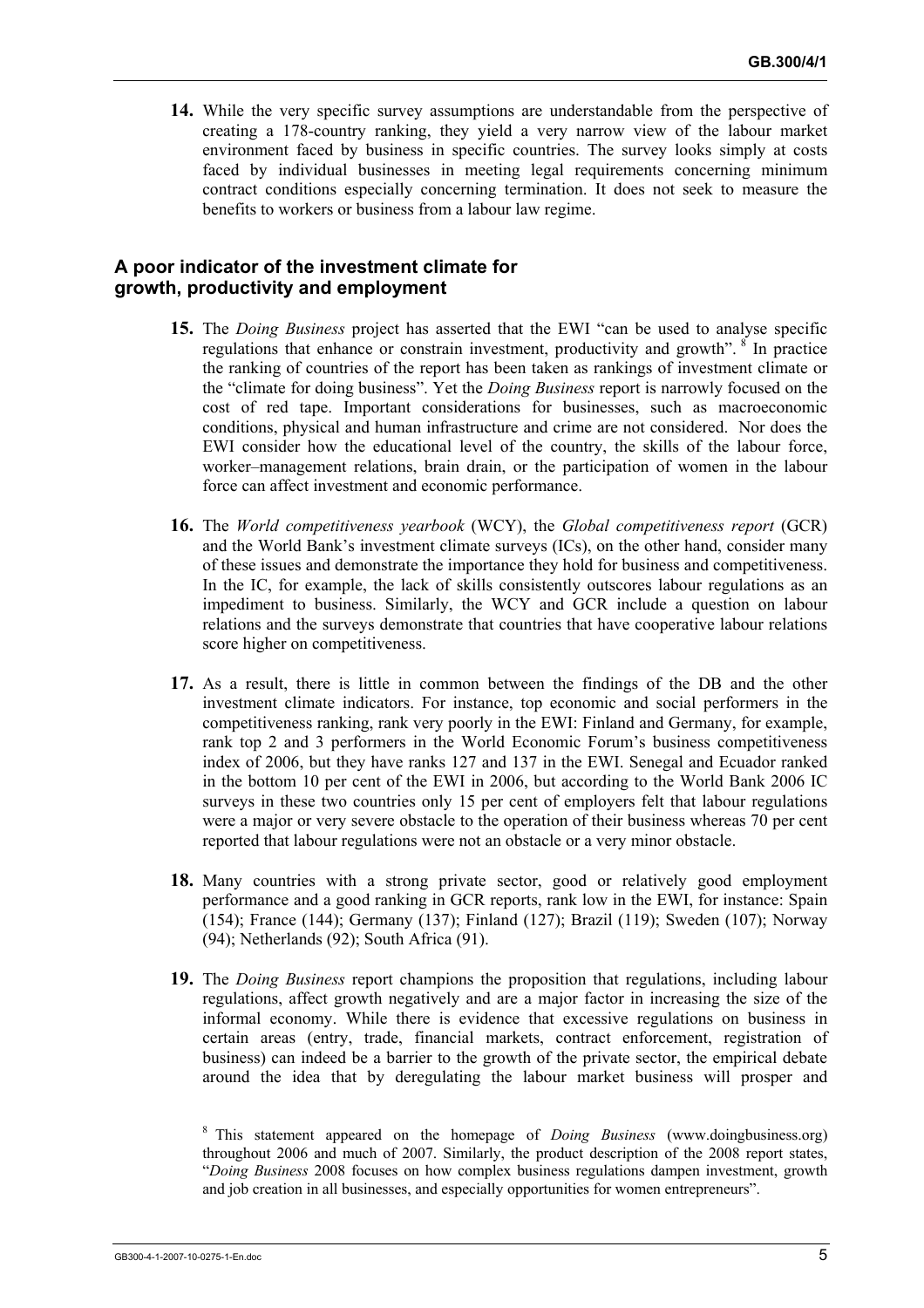informality will be reduced  $9$  is far from being settled. <sup>10</sup> For example, in the study by Botero, et al. (2004), which is the basis for the methodology of the EWI, the authors find that employment laws have a significant negative effect on male labour force participation and unemployment (positive and significant), *but no effect* on informality. <sup>11</sup> Even articles that find positive economic effects as a result of labour market deregulation also find "that better institutions help mitigate, and even eliminate, the adverse impact of regulation on economic growth" 12 and warn that "conclusions on the role of regulation must necessarily be evaluated in a more comprehensive context before drawing definitive social welfare implications". <sup>13</sup>

#### **Flexibility, security and international labour standards**

- **20.** The EWI does not take into account the raison d'être of labour legislation, which is to govern the individual and collective relations between workers and employers, so as to ensure a satisfactory balance between not only the economic interests but also the social and political interests of these two groups of beneficiaries. Labour legislation is also an essential policy tool at the disposal of governments to promote social cohesion and social peace and is indispensable to the goal of decent work for all. Where minimum rights and duties are known to all and effectively enforced the disruptive impact of poor labour relations and an unstable working environment on productivity are reduced. An assessment of labour legislation that overlooks these aspects risks being partial and one-dimensional and a poor guide to evaluating regulations and identifying good practice reforms.
- **21.** Given that many countries' labour legislation is often based on international labour standards, a further concern is that the EWI might discourage countries from ratifying and abiding by international labour Conventions and Recommendations if doing so would push them down the indicator. Although the IFC has made some minor revisions to the questions in the 2008 *Doing Business* report, there remain possible conflicts with the EWI questions and ILO standards concerning dismissal notification, working hours, and weekly rest. In general, the DB questions interpret principles enshrined in ILO Conventions so

<sup>11</sup> J. Botero; S. Djankov; R. La Porta; F. Lopez-de-Silanes and A. Shleifer (2004): "The regulation of labour", in *Quarterly Journal of Economics*, 119(4): 1339–1382.

12 N. Loayza; A.M. Oviedo and L. Serven (2005): *The impact of regulation on growth and the informal sector: Cross country evidence*, World Bank, p. 15.

 $13$  ibid., p. 16.

<sup>&</sup>lt;sup>9</sup> In the 2006 report, for example, the chapter on employing workers begins with the anecdote of Yasmine, a college graduate from Burkina Faso, who is unable to find a job in the formal sector: "her plight can be explained by rigid employment regulation" (p. 21).

 $10$  Articles on this issue find negative, neutral, positive as well as inconclusive economic effects as a result of labour market regulations and institutions. Part of the difference in results is attributed to what is taken as representative of labour market regulations. Many studies on labour market institutions focus on employment protection legislation including severance pay, whereas others consider freedom of association and collective bargaining rights, minimum wages, laws on working hours and social security provisions. For a review of the labour market flexibility debate see Berg and Kucera, eds. (2007): *In defence of labour market institutions: Cultivating justice in the developing world*, London, Palgrave–Macmillan, and Geneva, ILO. For a detailed overview on empirical work measuring the labour market effects of employment protection legislation see S. Cazes and A. Nesporova (2003) and G. Pierre and S. Scarpetta (2004) "Employment regulations through the eyes of employers: Do they matter and how do firms respond to them?", IZA discussion paper No. 1424.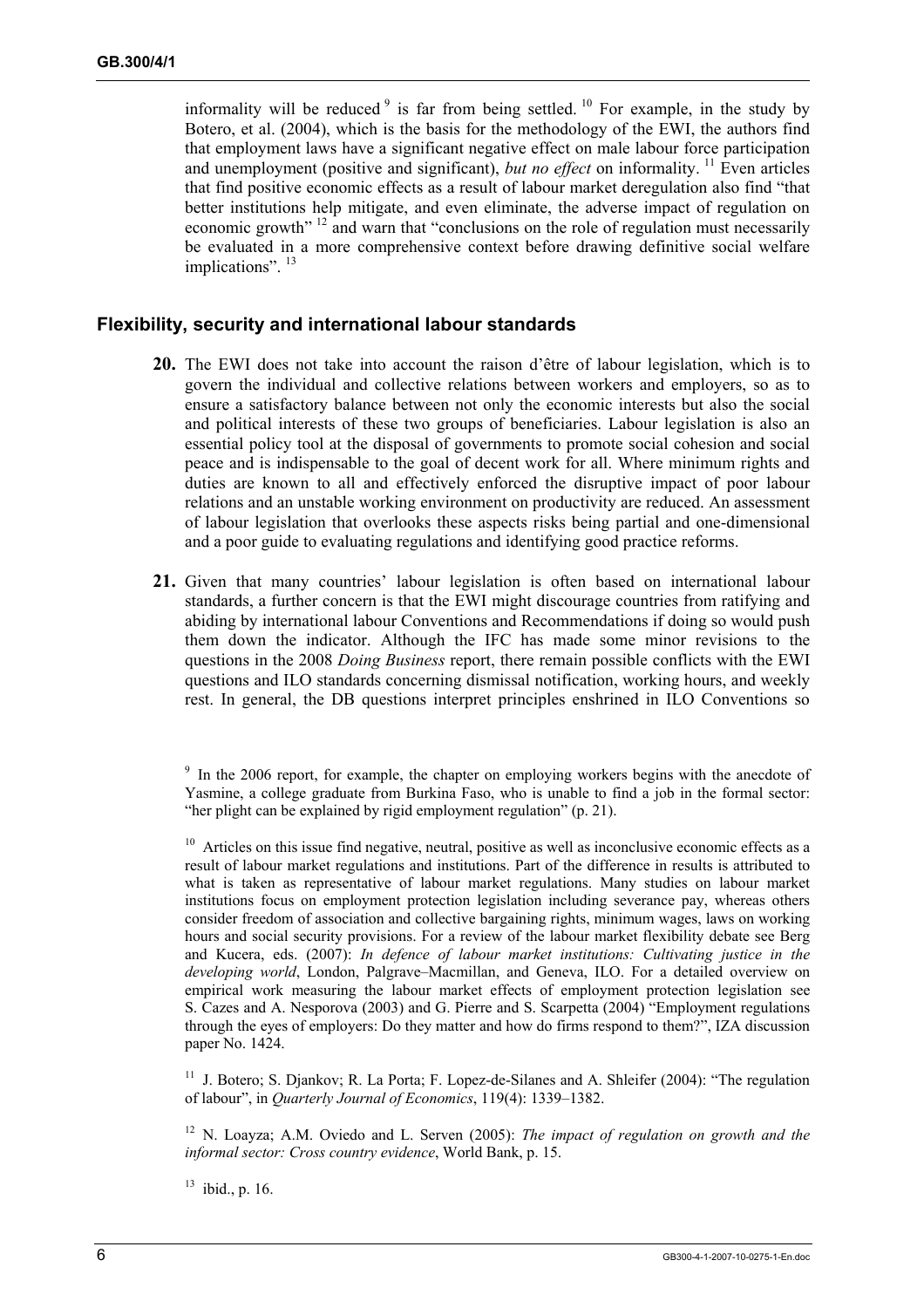narrowly that countries that have ratified Conventions may receive lower scores for applying them. Furthermore, no reflection is given to the fact that the legal regulations giving rise to a negative assessment by the EWI may be the fruit of important negotiations aimed at providing the best business climate for all concerned. The deregulation encouraged by the indicators is further likely to create an environment that may in practice create obstacles to the effective recognition of the fundamental rights of freedom of association and collective bargaining.

- **22.** The EWI does not reward compliance with international labour standards and can give high rankings where laws do not conform to ratified standards. Similarly, it does not encourage respect for the principles contained in the Tripartite Declaration of Principles concerning Multinational Enterprises and Social Policy and the 1998 Declaration on Fundamental Principles and Rights at Work, which have enjoyed the unanimous support of the business and labour communities and which highlight the link between social progress and economic growth.
- **23.** The EWI is limited to assessments of legal texts rather than the law's practical implementation. But labour law's effectiveness is dependent upon its enforcement and its interpretation by the relevant dispute settlement institutions. Indeed, asymmetries across countries and over time in the degree of enforcement of labour legislation may be more marked than differences in regulations. For example, increasing complexity surrounding the rights of workers under new types of contracts means that national administrations and labour courts effectively determine the enforcement of employment protection. The OECD has developed a "difficulty of dismissals" indicator <sup>14</sup> which aims to capture this dimension of the employment environment and is a more useful measure of job termination probabilities and the inflows of persons into unemployment. 15 The courts' implementation of the law evidenced in jurisprudence is as important as the nominal strictness of regulations but does not figure in the indicator.
- **24.** With its focus on costs to individual firms, the EWI does not consider the wider economic benefits, or "positive externalities", of labour market regulations. Rather, the indicator is based on a costs and "time is money" approach where legal systems are only seen as a burden and expense for business. The benefits, both economic and social, emanating from labour regulations, such as their role in reducing inequality among workers, insecurity, unpredictability and social conflict, but also in providing incentives to businesses to pursue high-road management strategies, are not considered.<sup>16</sup>

16 C. Fenwick: *Labour-related regulations and promoting SMEs* (2007). EMP/ENT working paper (forthcoming), ILO.

 $14$  This indicator of employment protection legislation reflects a qualitative assessment of the strictness of legal definitions of unfair dismissal, the frequency of verdicts involving the reinstatement of employees, and the monetary compensations awarded in cases of unfair dismissal (the methodology is discussed in detail in Grubb and Wells, 1993).

<sup>&</sup>lt;sup>15</sup> S. Cazes: T. Boeri; G. Bertola (1999): "Employment protection and labour market adjustment in OECD countries: Evolving institutions and variable enforcement", Employment and Training Papers, No. 48, Geneva, ILO.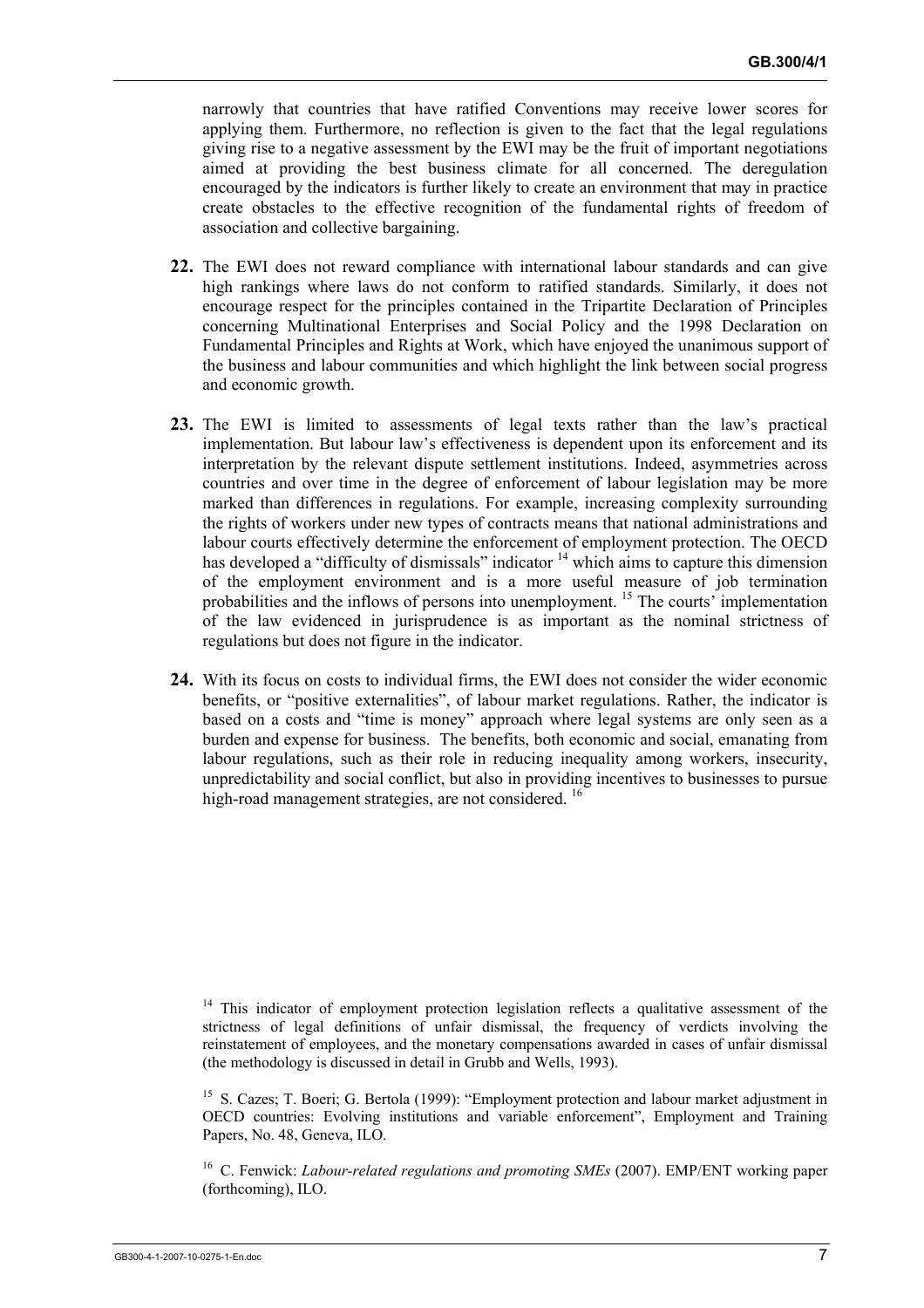- **25.** Research by the ILO shows that firms do not opt for a high degree of external flexibility and high labour turnover, even when allowed under the law.  $\frac{17}{7}$  The negative effects of heavy labour turnover on investment in human capital, in new technologies, and in capturing new markets have been pointed out in numerous economic studies. 18 Moreover, businesses may prefer stable relationships that cultivate a worker's experience, as transaction costs such as screening and training are lowered. Unrestricted working hours can lead to a socially inefficient level of hours worked for the worker, the firm as well as society, as workers often do not realize the harmful effects that working long hours can have on health and safety as well as on family and community life. <sup>19</sup> Restrictions on working hours may also encourage firms to adopt functional forms of flexibility as well as productivity enhancing technologies that benefit the firm as well as economic growth in the medium to long term. Similarly, fixed-term contracts do allow firms to adjust their workforce more easily in response to business cycle fluctuations while reducing labour costs (workers on fixed-term contracts have been found to earn 10 per cent less than workers on indefinite contracts after controlling for worker characteristics). However, research shows that they have also led to greater turnover, less skills development, a greater prevalence of work accidents as well as a postponement of marriage and  $\overline{\text{parenthood}}$ <sup>20</sup>
- **26.** The EWI does not allow for the measurement of the value of a balanced approach to the issues of flexibility and security.  $21$  For example, if the goal is to have a dynamic labour market with increased workers' mobility, then governments may choose to increase income protection for workers who change jobs, but also offer them the opportunity to receive training if they are out of work, as opposed to simply eliminating redundancy and severance pay provisions, as this could create the opposite effect.
- **27.** Policy frameworks that enhance the flexibility of labour markets, work organization and collective bargaining while improving security, both of employment and of social protection, have proved to be the foundation for a number of the world's most attractive business locations. However taxes collected to finance such policies are viewed negatively

18 See for example, G. Becker (1964): *Human capital: A theoretical and empirical analysis, with special reference to education*, New York, Columbia University Press; and O. Williamson (1985): *Economic institutions of capitalism: Firms, markets, relational contracting*, New York, Free Press.

<sup>19</sup> S. Lee and D. McCann (2007): "Measuring labour market institutions: Conceptual and methodological questions on 'working hours rigidity'", in J. Berg and D. Kucera (eds.) (2007): *In defence of labour market institutions: Cultivating justice in the developing world*, London, Palgrave–Macmillan, and Geneva, ILO.

<sup>20</sup> See R. Muñoz de Bustillo Llorente (2005): "Employment performance and labour market institutions: The case of Spain", in D. Howell (ed.): *Fighting unemployment: The limits of free market orthodoxy* (New York, Oxford University Press) and S. De la Rica and I. Iiza (2005): "Career panning in Spain: Do fixed-term contracts delay marriage and parenthood?", *Review of Economics of the Household* 3 (1):49–73.

<sup>21</sup> See Sengenberger (1994) for a discussion of this issue (W. Sengenberger (1994) "Protection – participation – promotion: The systematic nature and effects of labour standards", in W. Sengenberger and D. Campbell (eds.): *Creating economic opportunities: The role of labour standards in industrial restructuring* (Geneva, International Institute for Labour Studies)).

<sup>17</sup> See for example, P. Auer and S. Cazes (2003): *Employment stability in an age of flexibility. Evidence from industrialized countries*, Geneva, ILO.; S. Cazes and A. Nesporova (2003): *Labour markets in transition: Balancing flexibility and security in Central and Eastern Europe*, Geneva, ILO; P. Auer; J. Berg and I. Coulibaly (2005): "Is a stable workforce good for productivity?", in *International Labour Review* 144 (3).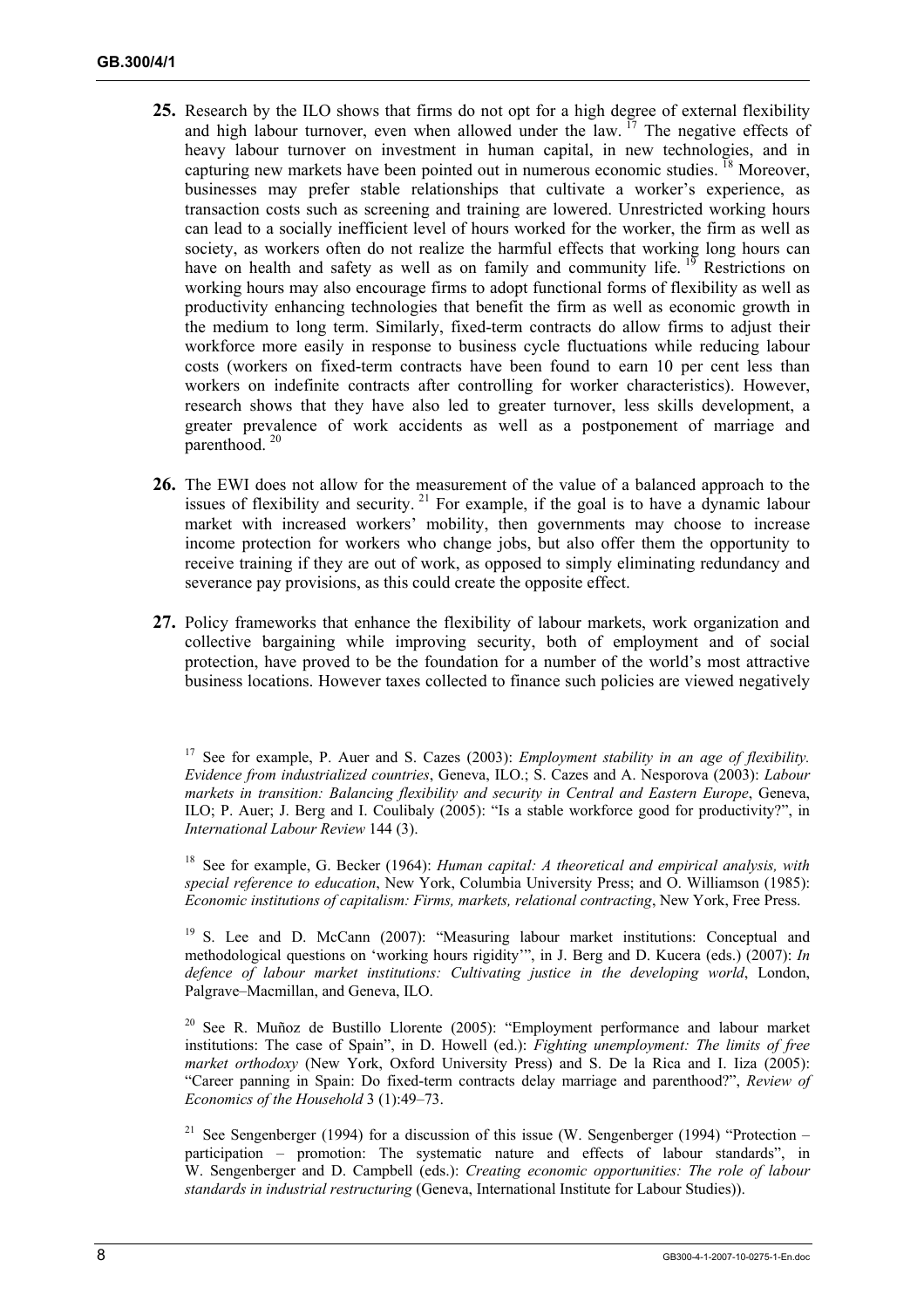by the EWI. Replacing severance pay by unemployment benefits – under certain circumstances a superior solution – may not lead to an improvement in the overall *Doing Business* ranking.

#### **Methodological limitations**

**28.** The main methodological limitations of the EWI are: <sup>22</sup>

- (a) The assumptions and standardized cases on which the indicators are built (a worker with 20 years of tenure working in a firm with 201 employees), are not representative of the world of work.
- (b) The choice of the variables. For instance, the authors focus mostly on external numerical flexibility and in particular contractual flexibility (the duration of fixedterm contracts and dismissal legislation). Other important channels of internal adjustment such as wage flexibility, part-time work and work-sharing arrangements are not taken into account.
- (c) The arbitrary choices of the weighting. Presently, equal weights are attributed to each of the three components of the difficulty of hiring indicator and the rigidity of employment indicator, but the difficulty of firing indicator gives greater weight to some subcomponents without providing a rationale for why. Indeed, there is no economic analysis to back up why specific regulations are chosen.<sup>23</sup> Ideally, variables should be weighted according to their impact on the labour market.
- (d) The *Doing Business* reports are based on answers to questionnaires which allow room for interpretation and value judgements,  $24$  resulting in a certain level of subjectivity. The questionnaire has also been shown to suffer from linguistic bias and problems in translation, possibly affecting responses. 25
- (e) Although ranking is a useful tool in summarizing some qualitative aspects of labour legislation, a country's performance in absolute terms cannot be evaluated as information on levels is lost. More disturbing is the dynamic induced by ranking countries according to their level of (de)regulation. For instance, despite efforts to reform, a country could simply keep the same ranking, or even "regress", just because other countries would be "better reformers" or because new countries would be included in the ranking.

<sup>24</sup> Problems due to the collaboration with different lawyers include possible misunderstanding of the questions as well as the risk that each lawyer fill in gaps in the definitions of terms used in a question according to his or her priorities.

25 B. du Marais (2006): "Methodological limits of the *Doing Business* reports", WP AED-2006-1, research programme "Economic attractiveness of the law".

 $22$  A more detailed discussion of the methodological limitations of the EWI is available in J. Berg and S. Cazes (2007): "The *Doing Business* indicators: Measurement issues and political implications", ILO Economic and Labour Market Paper 2007/6 (available at http://www.ilo.org/public/english/employment/download/elm/elm07-6.pdf).

<sup>&</sup>lt;sup>23</sup> Such as the arbitrary decision to penalize countries that do not allow fixed-term contracts for less than five years.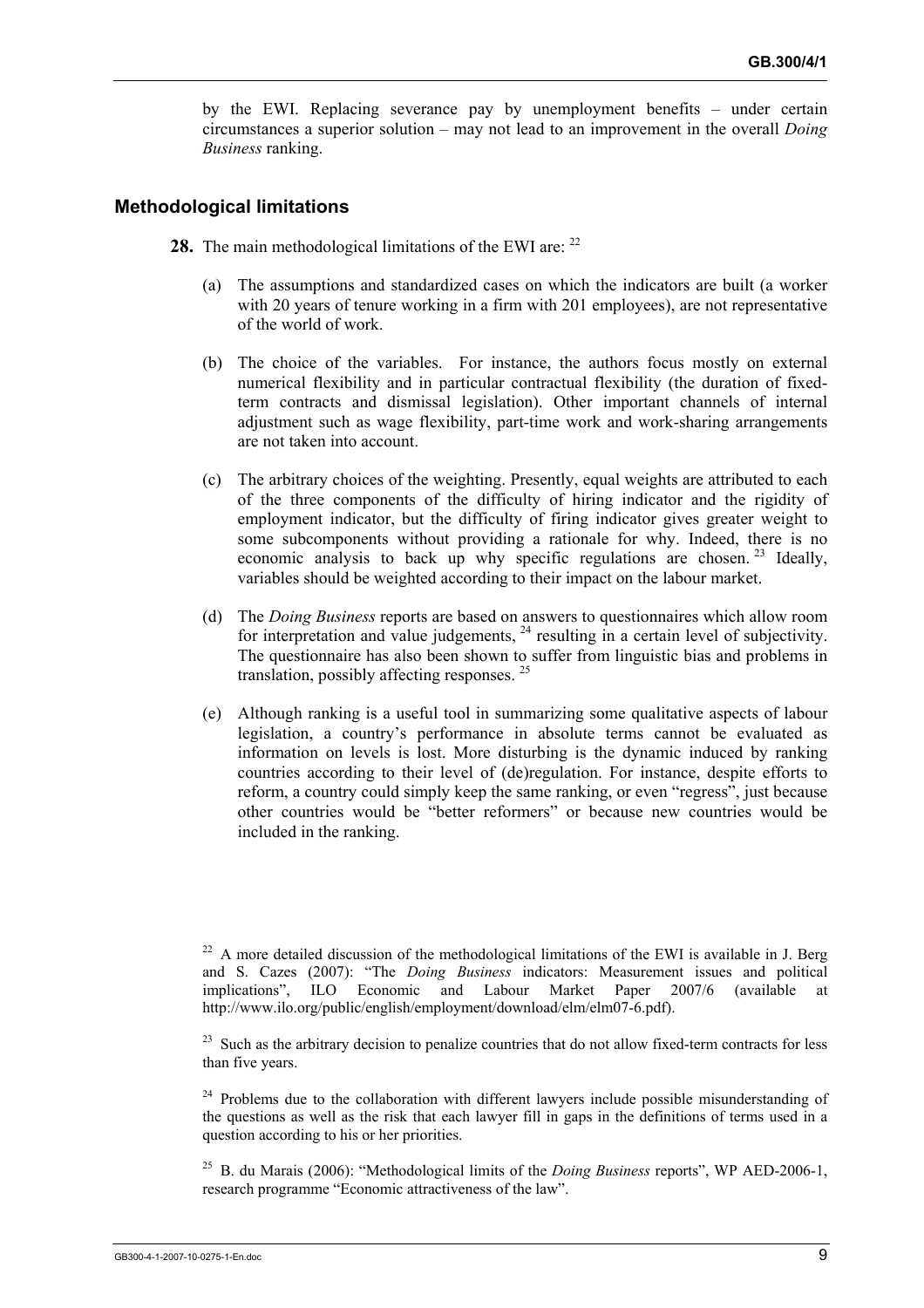### **Use of the** *Doing Business* **report as a criterion for World Bank development assistance**

- **29.** The Bank as well as the IMF link performance on the DB to the support they give to countries. The Bank's country policy and institutional assessments (CPIA) scores countries on 16 different policy areas and the score given determines the amount of development assistance a country will receive. The employing workers component of the DB is used as a "guidepost" by World Bank staff in assigning scores in two policy areas: business regulatory environment, and social protection and labour. A lower score will affect the amount of assistance the country receives. The DB indicators also trigger releases of Poverty Reduction Strategy credits, especially of those credits linked to the implementation of the private sector component of Poverty Reduction Strategies.
- **30.** In addition, the EWI forms part of the World Bank's framework for labour market analysis, MILES,  $^{26}$  which seeks to identify constraints to job creation and help in the formulation of labour market policies. The DB informs the analysis of the investment climate, while the EWI specifically informs the category of labour market regulations and institutions, thereby partially determining the policy advice and technical assistance that is given to countries.
- **31.** To the extent that the DB is also used by private firms as a basis for investment decisions, it not only sends signals for capital flows but also exerts additional pressure on countries to deregulate towards minimal worker protection.

### **Final remarks**

- **32.** This document has outlined some of the limitations of the EWI. The *Doing Business* report has grown considerably since its inception. It is the Bank's best-selling publication and is credited with having raised the profile of reforms to ease the cost of doing business in many countries. However, by contrast with other components of the DB, the narrow and limited methodological foundations for the EWI are insufficient and possibly damaging as a guide to policy formulation. The approach used by the *Doing Business* team with the indicator also contrasts markedly with that of other parts of the World Bank group.
- **33.** By comparison, the tripartite resolution on the promotion of sustainable enterprises, adopted by the 96th Session of the International Labour Conference (June 2007) offers a more constructive and balanced way forward to strengthening the role of the private sector, creating decent work opportunities and achieving internationally agreed development goals, including the MDGs. It states, inter alia, that: "The ILO's work in promoting sustainable enterprises must be guided by its mandate, budget and comparative advantage, and be firmly grounded in its unique standard-setting role and in the Decent Work Agenda". <sup>27</sup> The Office is undertaking further research and analysis in support of the policy package advocated by the sustainable enterprises resolution.

Geneva, 22 October 2007.

*Submitted for debate and guidance.*

<sup>26</sup> **M**acroeconomic policies; **I**nvestment climate, institutions and infrastructure; **L**abour market regulations and institutions; **E**ducation and skills; and **S**ocial protection.

<sup>&</sup>lt;sup>27</sup> Resolution concerning the promotion of sustainable enterprises, op. cit., para. 18.